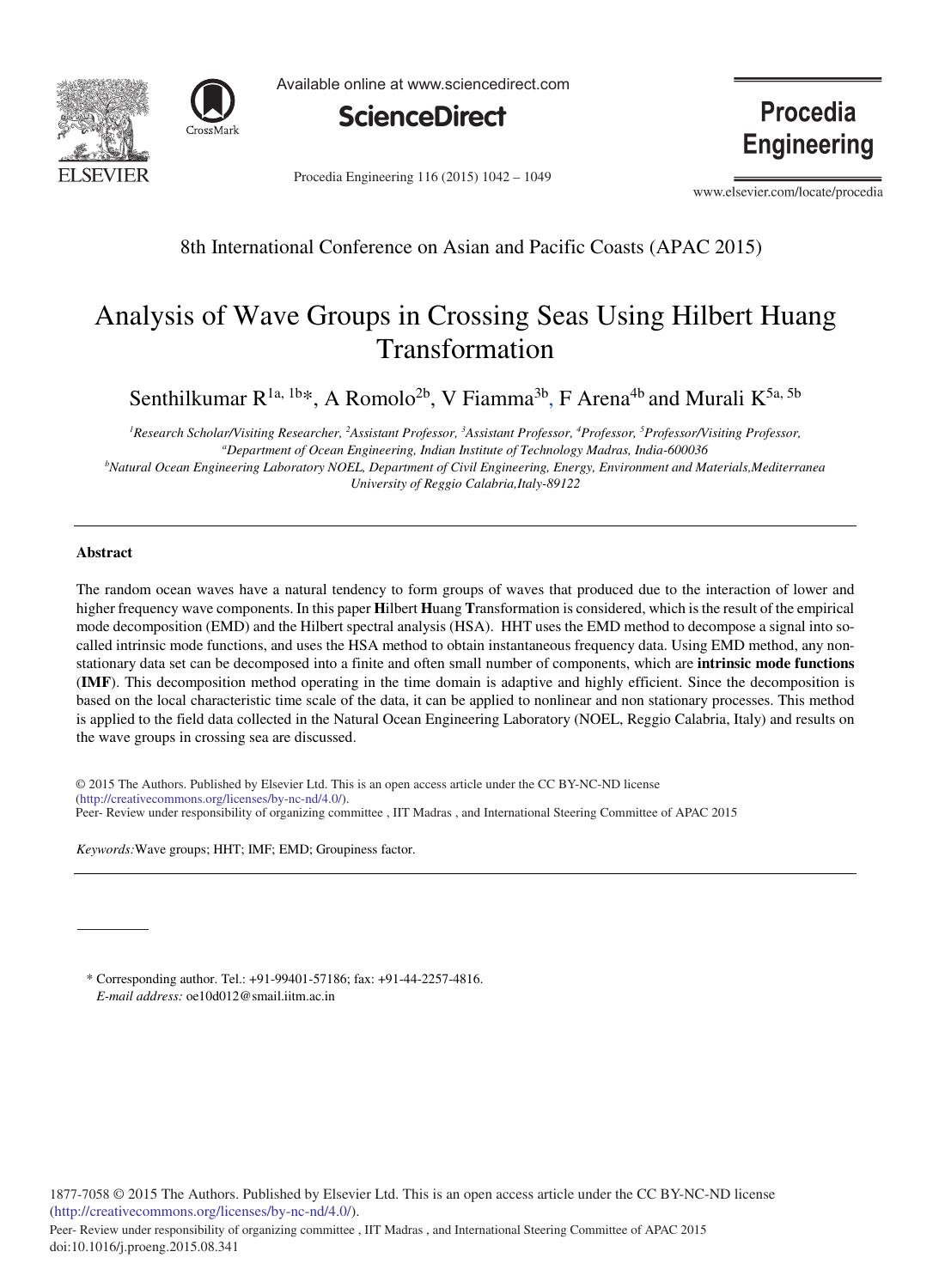# **1. Introduction**

Johnson et al. (1978) and Bruun (1985) found that wave groups can have significant effect on the stability and behaviour of rubble mound structures. Medina and Hudspeth (1987) showed that wave grouping characteristics are strongly related to the statistical parameters of the sea state and the uncertainty of wave climates estimated from wave records can be influenced by wave groupiness. Burchart (1979) and Longuet-Higgins (1984) insisted to consider the concept of that wave grouping characteristics in random seas for designing coastal and ocean structures. Tucker (1950) demonstrated the importance of the groups of high waves in the generation of coastal long waves and harbor resonance. Goda (1970) was the first to give a simple methodology for analyzing the presence of wave groups in random seas. Long et al. (1995) proposed that, at any given time, the data may involve more than one oscillatory mode so the simple Hilbert transform cannot provide the full description of the frequency content for the general data. It is necessary to decompose the data into IMF components.

A different approach to analyse wave groups was proposed by Boccotti (see 2014 for a complete review), with the Quasi-Determinism theory. This theory shows that in a Gaussian process, when a very large wave occurs (very large with respect to the standard deviation of the free surface displacement), the wave elevation tends to a deterministic profile, which is proportional to the covariance function. Second-order effects were investigated by Fedele and Arena (2005), Arena et al. (2008), Romolo et al. (2014) for unimodal spectra and by Arena & Guedes Soares (2009) for bimodal one in undisturbed wave field. Some verification in field of the mechanics of wave groups and on marine structures have been executed in the Natural Ocean Engineering Laboratory, where it is possible to operate in the field with the same techniques used in laboratories equipped with wave tanks, thanks to some favourable natural conditions of the site. The facility is located on the waterfront of Reggio Calabria (Italy) in the East coast of the Strait of Messina , where a wind from NNW blows many days per week, generating wind waves with significant wave height within 0.20 m  $\langle H_s \rangle$  = 0.60 m and a peak period within 2.0 s  $\langle T_p \rangle$  = 2.6 s, in regular operating conditions. Moreover, in situ some exceptional events were recorded with significant wave heights of 0.80  $-1.00$  m and peak periods ranging in  $3.8 - 4.3$  s. The wave spectra are very close to the JONSWAP spectra (Hasselmann *et al*., 1973), confirming the occurrence of wind wave sea states. Sometimes these wind waves are superimposed on swells propagating from the South of the Straits, with the possibility to test is situ models under the action of crossing sea states.

In the paper the **Hilbert–Huang transform** (**HHT**) is used, starting from data of small scale field experiments carried out in the Natural Ocean Engineering Laboratory of Reggio Calabria (Arena & Barbaro, 2013 – www.noel.unirc.it). The data used for this analysis is from Boccotti (2011). The schematic diagram of the data acquisition scheme is as shown in Fig.1



Fig.1 Schematic diagram of the field experiment (Boccotti,2011)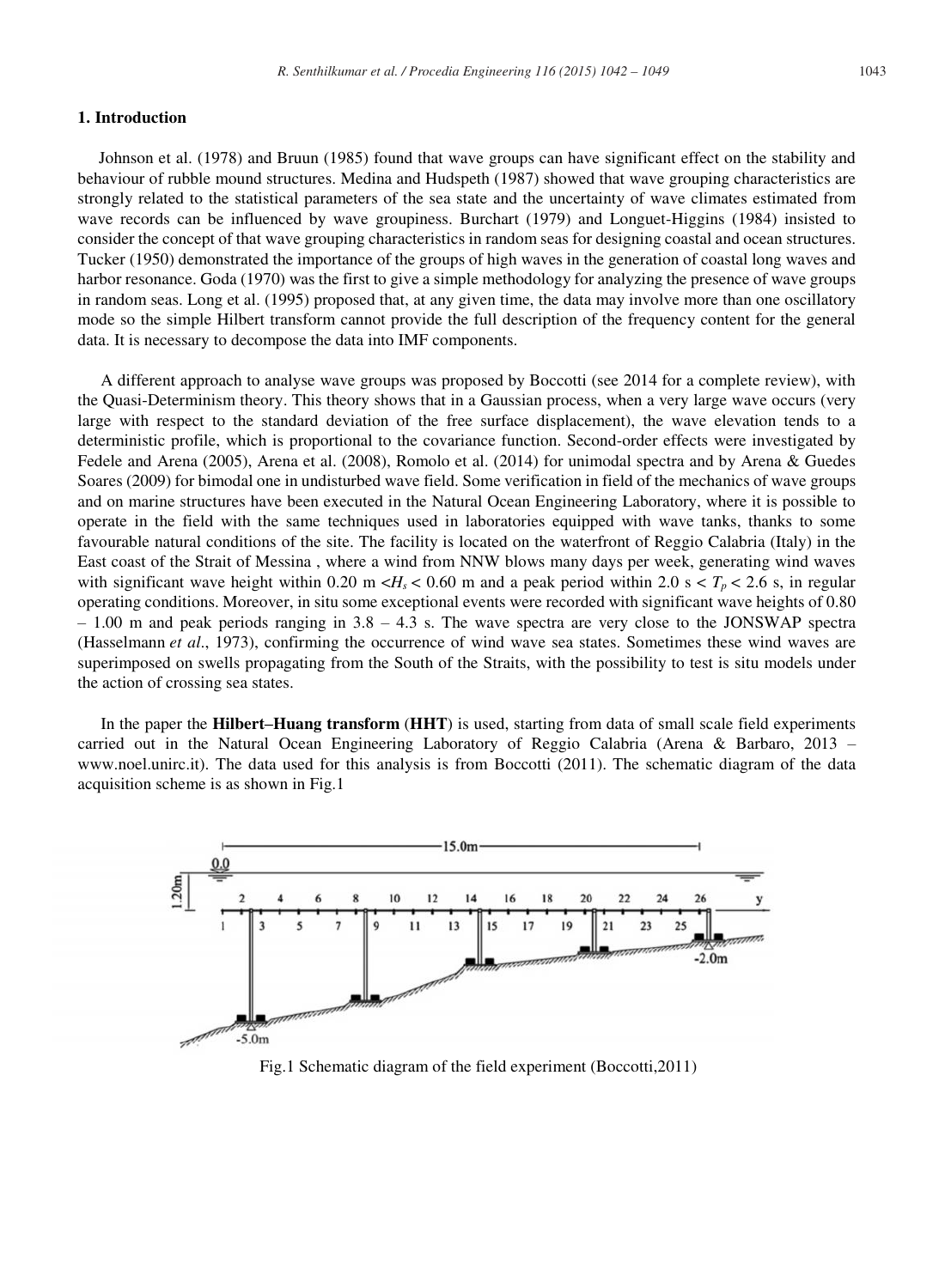#### **2. Methodology**

HHT is used to deal with both non-stationary and nonlinear data by decomposing the signal and to verify the existence of wave groups. In contrary to the methods like Smoothed Instantaneous Wave Energy Method (SIWEH) (Funk and Mansard,1979), Wave group based on run length (Goda, 1970), Wave let Analysis (Dong et.al,2008), this method is instinctive, direct and adaptive, with the basis of the decomposition based on the derived form of data. According to the HHT, the time series  $X(t)$  can be defined as follows

$$
X(t) = \sum_{i=1}^{n} c_i + r_n
$$
 (1)

where, n is the number of empirical modes and r is residue which can be mean trend or constant.

To get the physical meaning, the zeroth spectral moment of the time series  $X(t)$  and n empirical modes of the decomposition of X(t) is calculated and the above definition is verified. The values of zeroth spectral moments are shown in Table 1. The pressure head series of the measured data  $X(t)$ , and its decomposed components are shown in Fig.2. As per the definition of HHT and based on the concept of EMD, the zeroth spectral moments of the measured pressure head and its decomposed components are calculated and verified as per the equation(1).



Fig.2 Measured Pressure Head series and its decomposed components.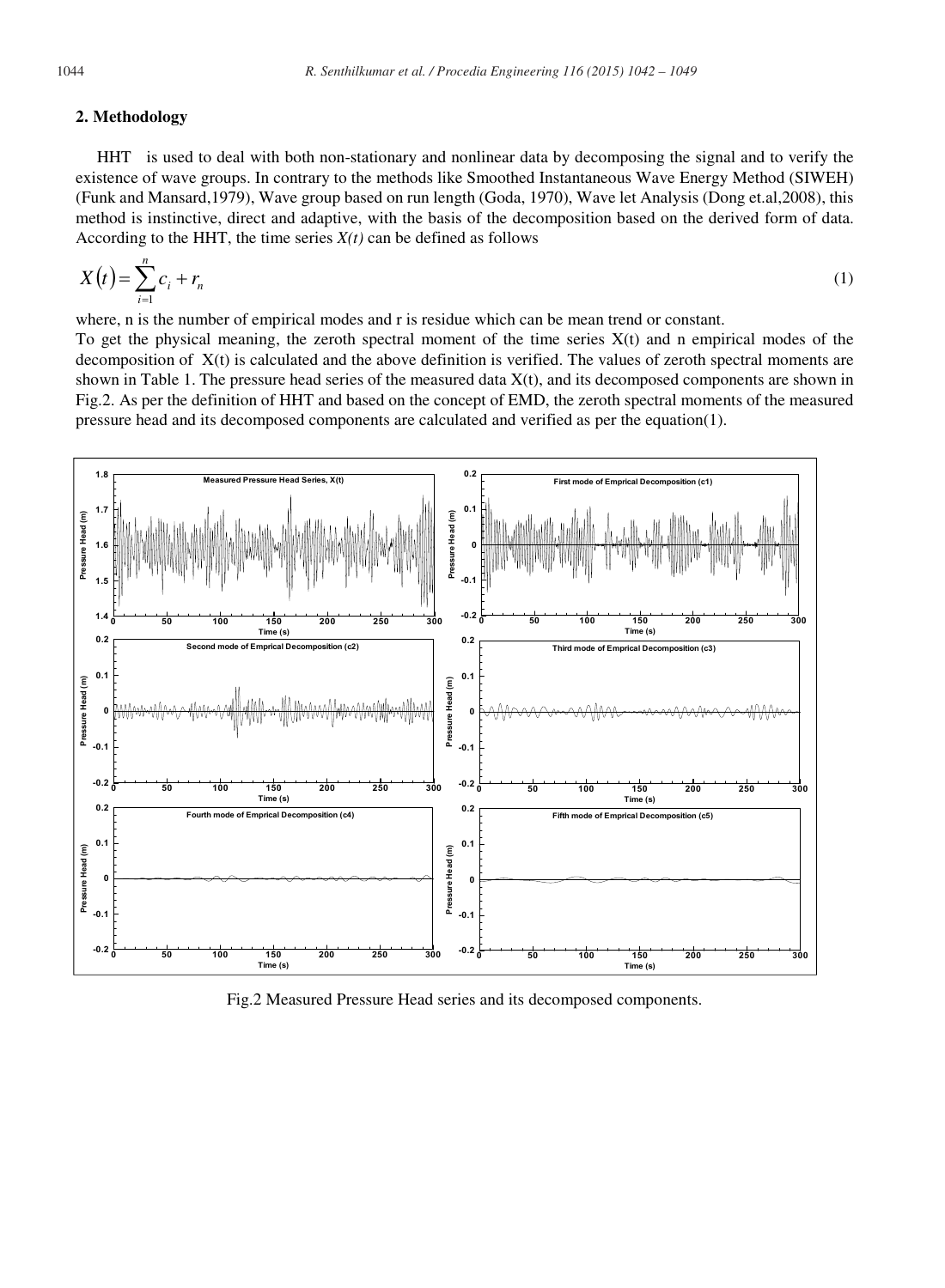Table.1. Spectral moments.

| Data used                | Zeroth spectral moment $(m_0)$                                                |  |
|--------------------------|-------------------------------------------------------------------------------|--|
| Measured data            | 0.0026                                                                        |  |
| c1                       | 0.0021                                                                        |  |
| c2                       | 0.000223                                                                      |  |
| c <sub>3</sub>           | 0.00012                                                                       |  |
| c <sub>4</sub>           | 0.000121                                                                      |  |
| c <sub>5</sub>           | 0.00001                                                                       |  |
| Sum (from $C1$ to $C5$ ) | $0.002574$ (~ 0.0026) = Actual zero <sup>th</sup> moment from measured values |  |

### **3. Identification of wave groups**

The presence of wave group is identified based on the theory mentioned in (Dean and Darlympe, 1984).The group celerity for the pressure signal is calculated from the identified wave group and also theoretically as follows.



Fig. 3 Characteristics of wave group (Dean and Darlympe,1984)

The group celerity is calculated based on the following theory (Dean and Darlympe, 1984)

$$
C_g = \frac{\Delta \sigma}{\Delta k} \tag{2}
$$

$$
C_g = nC, \text{ where, } n = \frac{1}{2} \left( 1 + \frac{2kh}{\sinh 2kh} \right)
$$
 (3)

where, Cg is the group celerity,

σ is the wave frequency,

k is the wave number and h is the water depth.

Fig.3 shows the wave profile, with respect to space. Similarly, the wave group is identified from the decomposed components obtained by applying HHT technique for the measured pressure head series. The typical wave group obtained by analysing the pressure head in a water depth of 5m is shown in Fig.4(a), with respect to time. Then the difference between the peaks is considered as the wave period and corresponding wave length is calculated by using the dispersion relationship which is shown in Fig.4(b). The instantaneous frequency denotes the frequency at the particular instant of time. The peaks in the instantaneous frequency denotes that the origin or end point of the crest or trough, which can be confirmed by comparing the time series of the wave groups and instantaneous frequency and is presented in Fig.4(c). Similar plots for other water depths (4m, 3m and 2m) are presented in Figs, 5(a-c), 6(ac) and 7(a-c) respectively.

Then the group celerity is calculated based on the equation (3). In other way, the wave envelope is considered as a single wave and its velocity is computed. The velocity of the wave envelope is equal to the group celerity, which confirms the existence of wave group. The group celerity obtained from both the methods are tabulated in Table 2.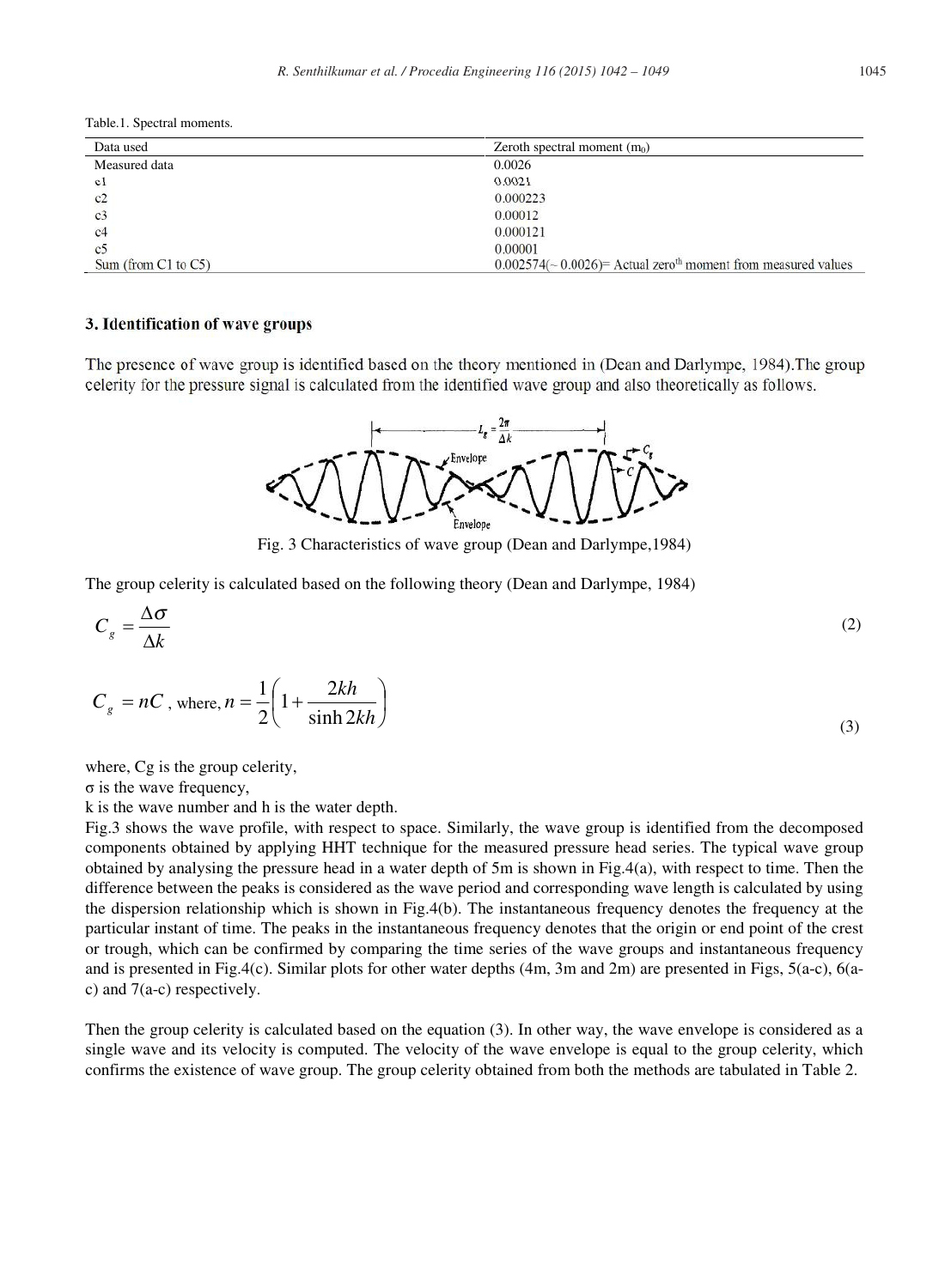

Fig.6. Wave Envelope superposed over time series (a) temporal and (b) transformed wave length (at depth = 3m)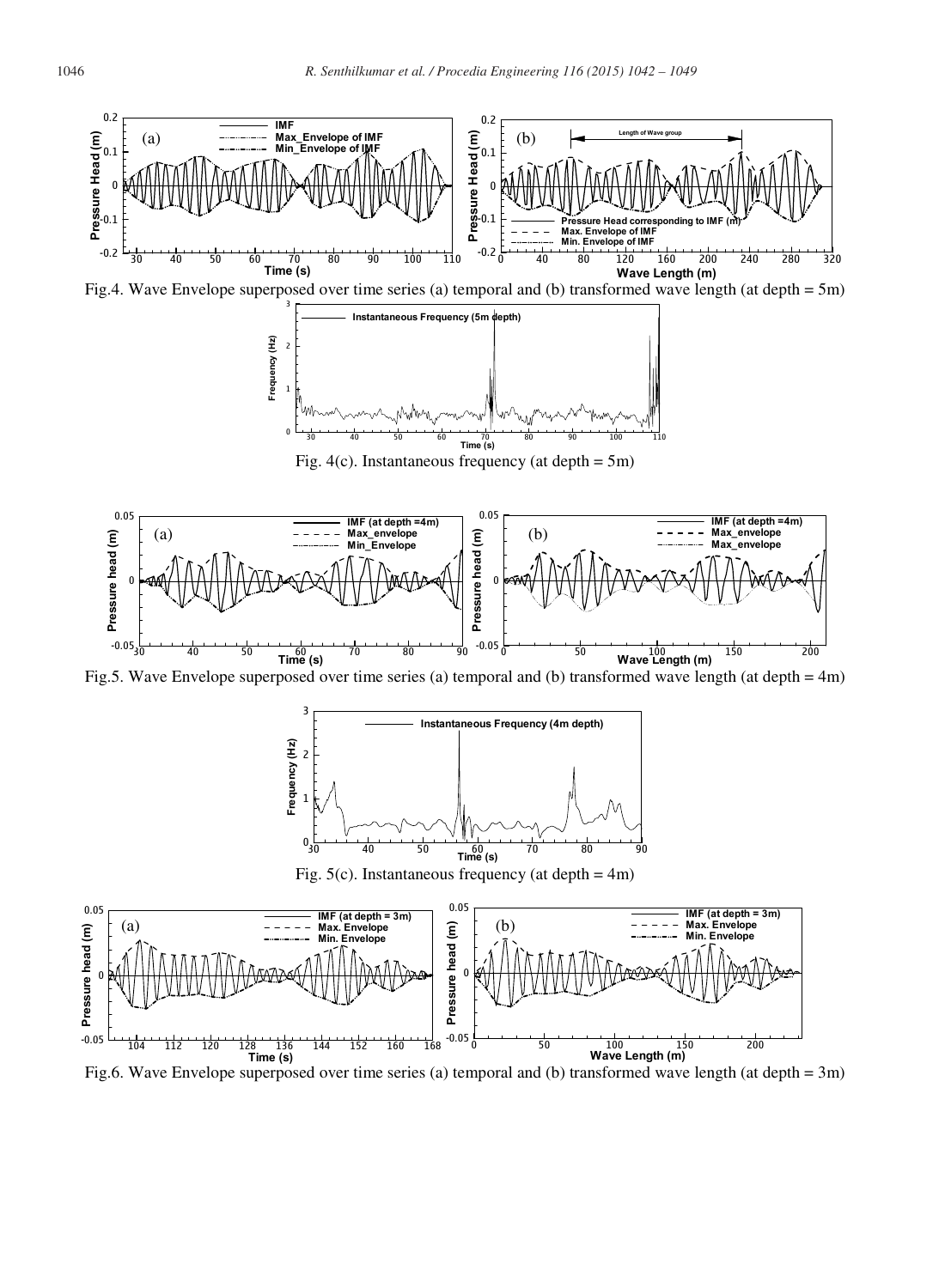



Table.2. Comparison of Group Celerity to identify the existence of wave groups

| Depth $(m)$ | Group Celerity (m/s)[from IMF] | Group Celerity (m/s) [Theoretical value] |
|-------------|--------------------------------|------------------------------------------|
|             | 3.924                          | 3.916                                    |
|             | 3.913                          | 3.898                                    |
|             | 3.364                          | 3.834                                    |
|             | 3.500                          | 3.614                                    |

# *3.1 Wave Groupiness Factor*

The Smoothed Instantaneous Wave Energy History (SIWEH) was defined by Funk and Mansard (1979) to identify and control the wave groupiness in time series of water surface elevation for the generation of grouped waves in tank. The SIWEH $(m<sup>2</sup>)$  is computed as

$$
SIWEH(t) = \frac{1}{T_p} \int_{-\infty}^{\infty} \eta^2(t+\tau) Q(\tau) d\tau
$$
\n(4)

Where  $Q(t)$  is the bartlett window.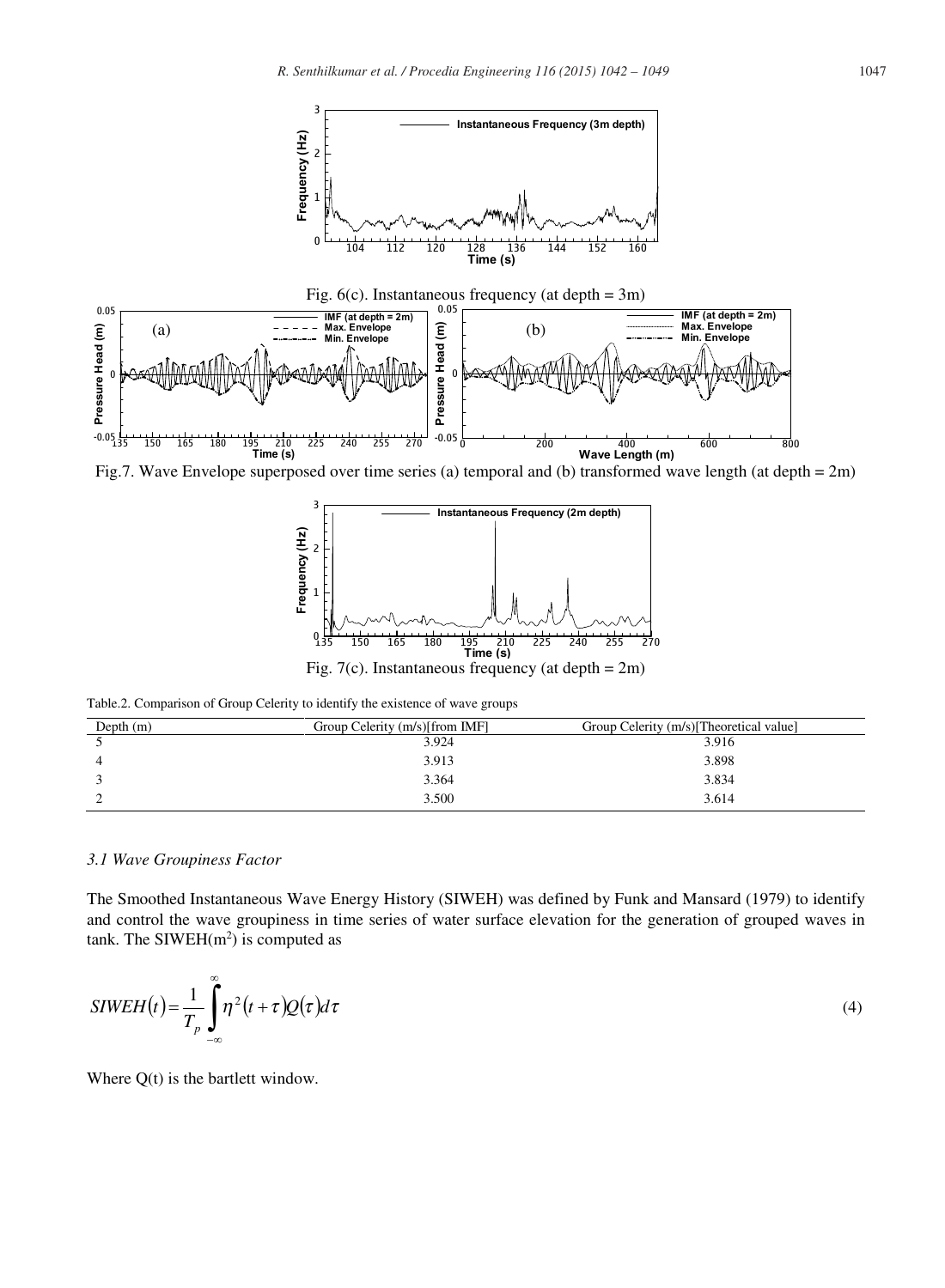$$
Q(t) = \begin{cases} 1 - \frac{\tau}{T_p}, |\tau| < T_p \\ 0, |\tau| \ge T_p \end{cases} \tag{5}
$$

The level of groupiness in a given record is then characterized by the groupiness factor GFSIWEH defined as

$$
GF_{SIWEH} = \frac{\sigma_{SWEH}}{SIWEH(t)}
$$
(6)

where, the bar denotes the time average and  $\sigma$  simulations the standard deviation of SIWEH(t).

The Hilbert spectrum  $H(\omega,t)$  represents the distribution of the amplitude of each IMF against frequency and time. By integrating the spectrum against frequencies, the instantaneous energy signal of that mode IMF(t)  $(m<sup>2</sup>)$  is here calculated as

$$
IMF(t) = \sum_{j} H^{2}(\omega_{j}(t), t)
$$
\n(7)

Similarly to the SIWEH, the groupiness factor GFIE may be formed as the ratio

$$
GF_{IMF} = \frac{\sigma_{IMF}}{IMF(t)}
$$
\n(8)

where,  $\sigma_{IMF}$  denotes the standard deviation of IMF(t).

The wave groupiness factor is estimated based by using the IMFs as given specified in Equation (8) is tabulated in Table 3

Depth(m) Groupiness factor(GF) Mean Instantaneous frequency (Hz)  $5 \t\t 0.74$  0.5 4 0.60 0.46 3 0.57 0.51 2 0.60 0.39

Table 3. Groupiness Factor and Instantaneous frequency

The wave groupiness factor is gradually decreasing, because of the steep slope and almost the waves break in the shoreline.

# **4. Summary and Conclusion.**

The use of Hilbert Huang transformation to estimate is the best method to define the instantaneous variance function of a record. The Groupiness factor is used to study the cross-shore variations of the groupiness degree of irregular waves, for the experiments conducted in Natural Ocean Engineering Laboratory, Reggio Calabria, Italy with an approximate slope of 1:5, and considering irregular waves with spectra very close to the JONSWAP. The cross-shore variations of the GF are presented. Observations from the groupiness factor show that, there is no effect of breaking, because the waves break very near to the shoreline.